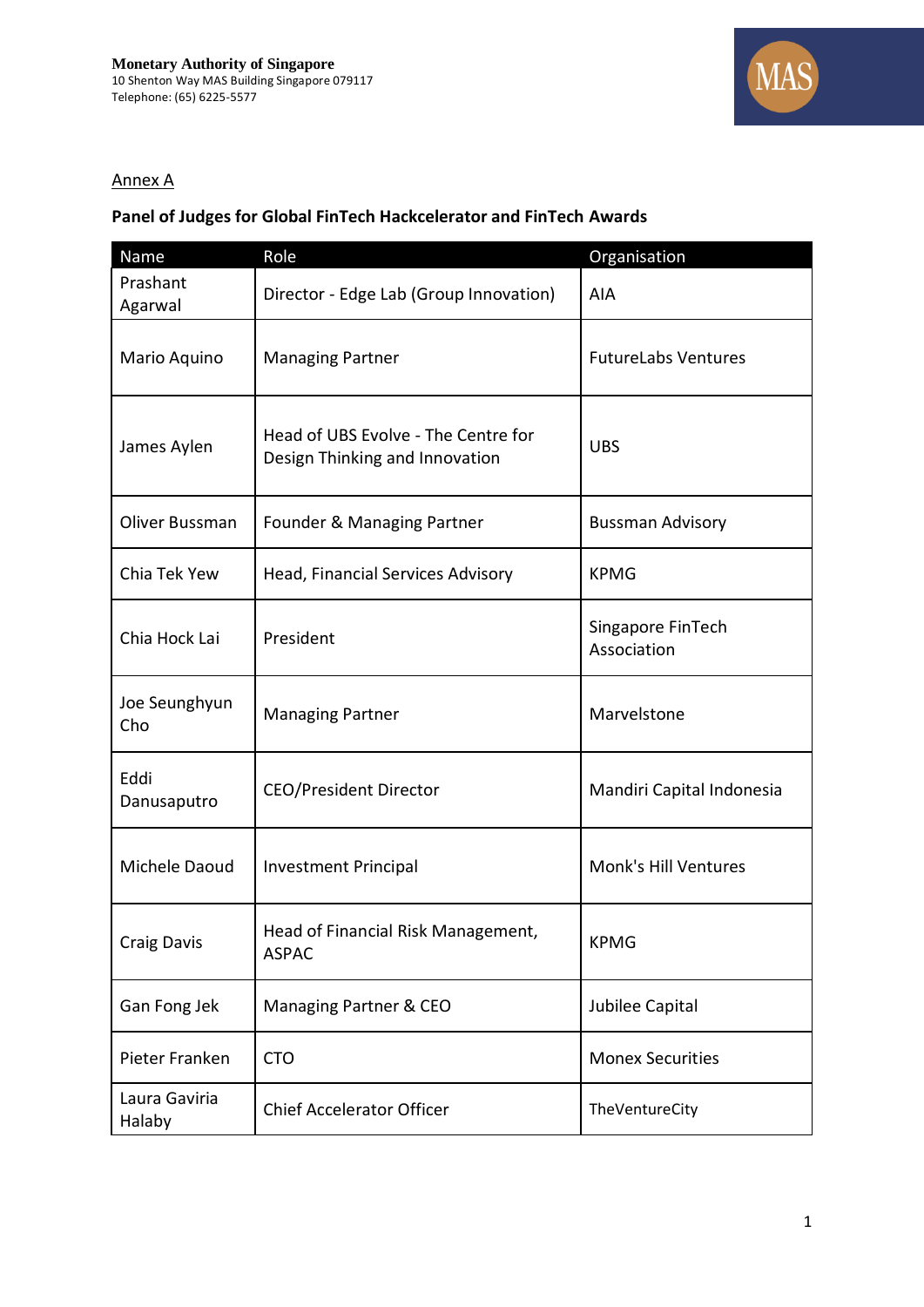

| <b>Markus Gnirck</b> | Partner & Co-founder                                | Tryb                                       |
|----------------------|-----------------------------------------------------|--------------------------------------------|
| Wynthia Goh          | Chief Digital Officer, Asia                         | Aviva                                      |
| David Goh            | Digital Strategy & Innovation Lead                  | <b>Daimler Financial Services</b>          |
| Simon Goo            | Executive Director & Head, Risk<br>Analytics        | <b>UOB</b>                                 |
| Chonchol Gupta       | <b>Chief Business Officer</b>                       | <b>IOT World Labs</b>                      |
| Abhijit Gupta        | <b>Managing Director</b>                            | JP Morgan                                  |
| Samuel Hall          | Program Director (FinTech)                          | Startupbootcamp                            |
| <b>Alfred Hannig</b> | <b>Executive Director</b>                           | <b>Alliance for Financial</b><br>Inclusion |
| Gina Heng            | CEO / Co-Founder                                    | Marvelstone                                |
| Fakhrul Islam        | <b>Fund Facility Coordinator</b>                    | <b>UNCDF</b>                               |
| Vivien Jong          | Chief Digital Officer, Asia                         | <b>BNP Paribas</b>                         |
| Chris Kaptein        | Principal                                           | Dymon Asia                                 |
| George<br>Kesselman  | CEO / Founder                                       | Insurtechasia                              |
| Alex Kimura          | Chief Strategy Officer for Asia                     | Aviva                                      |
| <b>Richard Koh</b>   | <b>CEO</b>                                          | M-DAQ                                      |
| Shameek Kundu        | Global Head, Data, Architecture, &<br>Innovation    | <b>Standard Chartered Bank</b>             |
| <b>Becky Kux</b>     | Head of Portfolio Management, 500<br><b>Durians</b> | 500 Startups                               |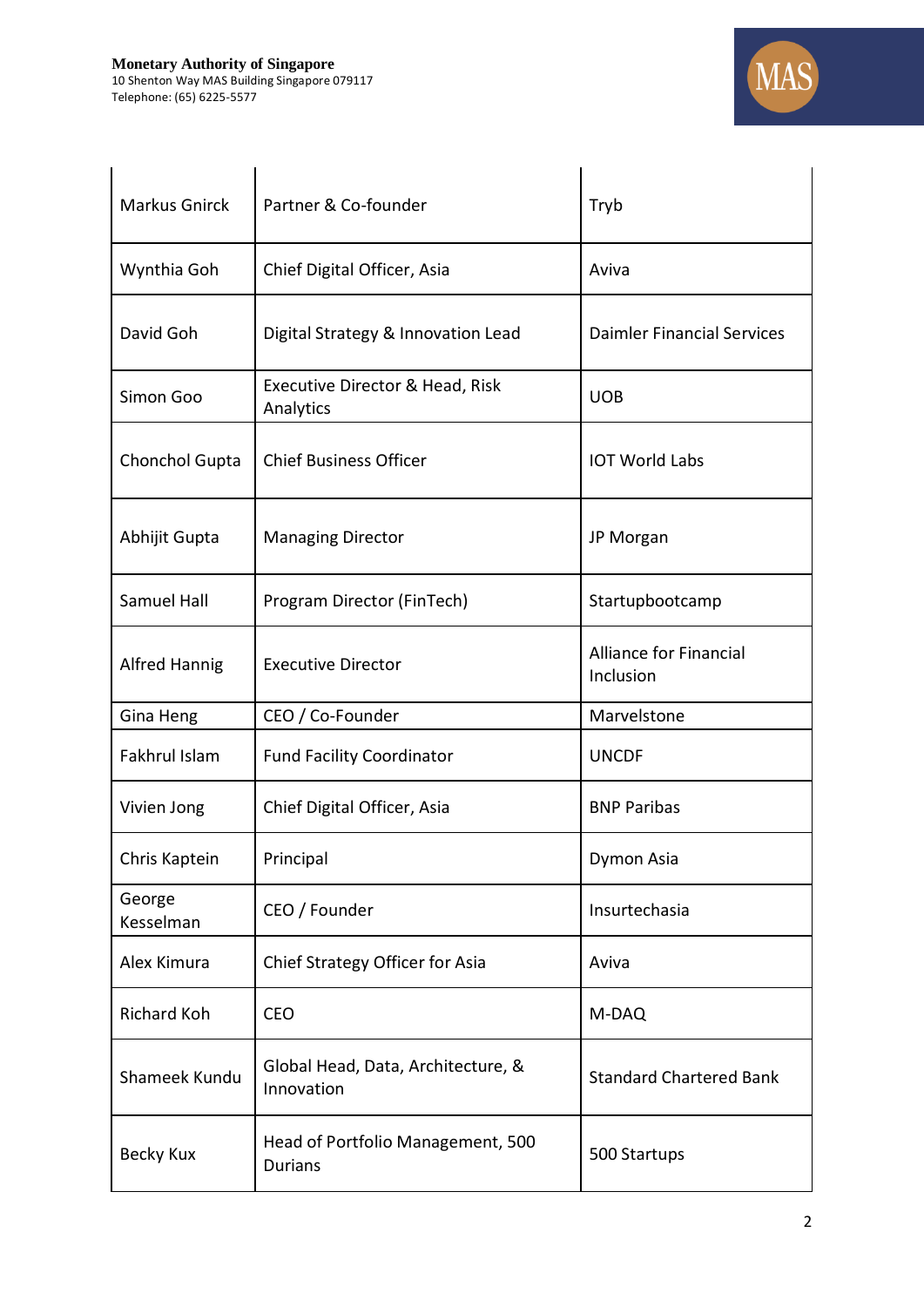

| Prabhat Labh       | <b>CEO</b>                                            | <b>Grameen Foundation India</b>            |
|--------------------|-------------------------------------------------------|--------------------------------------------|
| Lam Chee Kin       | Managing Director and Head, Group<br>Compliance       | <b>DBS</b>                                 |
| Fernand<br>Lendoye | <b>Managing Director</b>                              | <b>Aviva Ventures</b>                      |
| Kevin Lim          | <b>Managing Partner</b>                               | 1823 Ventures                              |
| Liu Genping        | <b>Executive Director</b>                             | <b>Vertex Ventures</b>                     |
| Low Wei Ling       | <b>Chief Operating Officer</b>                        | <b>Caber Financial</b>                     |
| Mohit Mehrotra     | <b>Executive Director</b>                             | Deloitte                                   |
| Varun Mittal       | <b>ASEAN FinTech Lead</b>                             | Ernst & Young                              |
| Gautam<br>Mukharya | Chief Risk Officer                                    | <b>HSBC</b>                                |
| Robin Newnham      | Head, Policy Analysis and Capacity<br><b>Building</b> | <b>Alliance for Financial</b><br>Inclusion |
| Tram Anh<br>Nguyen | Co-Founder                                            | <b>CFTE</b>                                |
| Jeffrey Paine      | <b>Founding Partner</b>                               | <b>Golden Gate Ventures</b>                |
| Simon Phipps       | Head of Asia   Global Development  <br>Blockchain     | The Digital Insurer                        |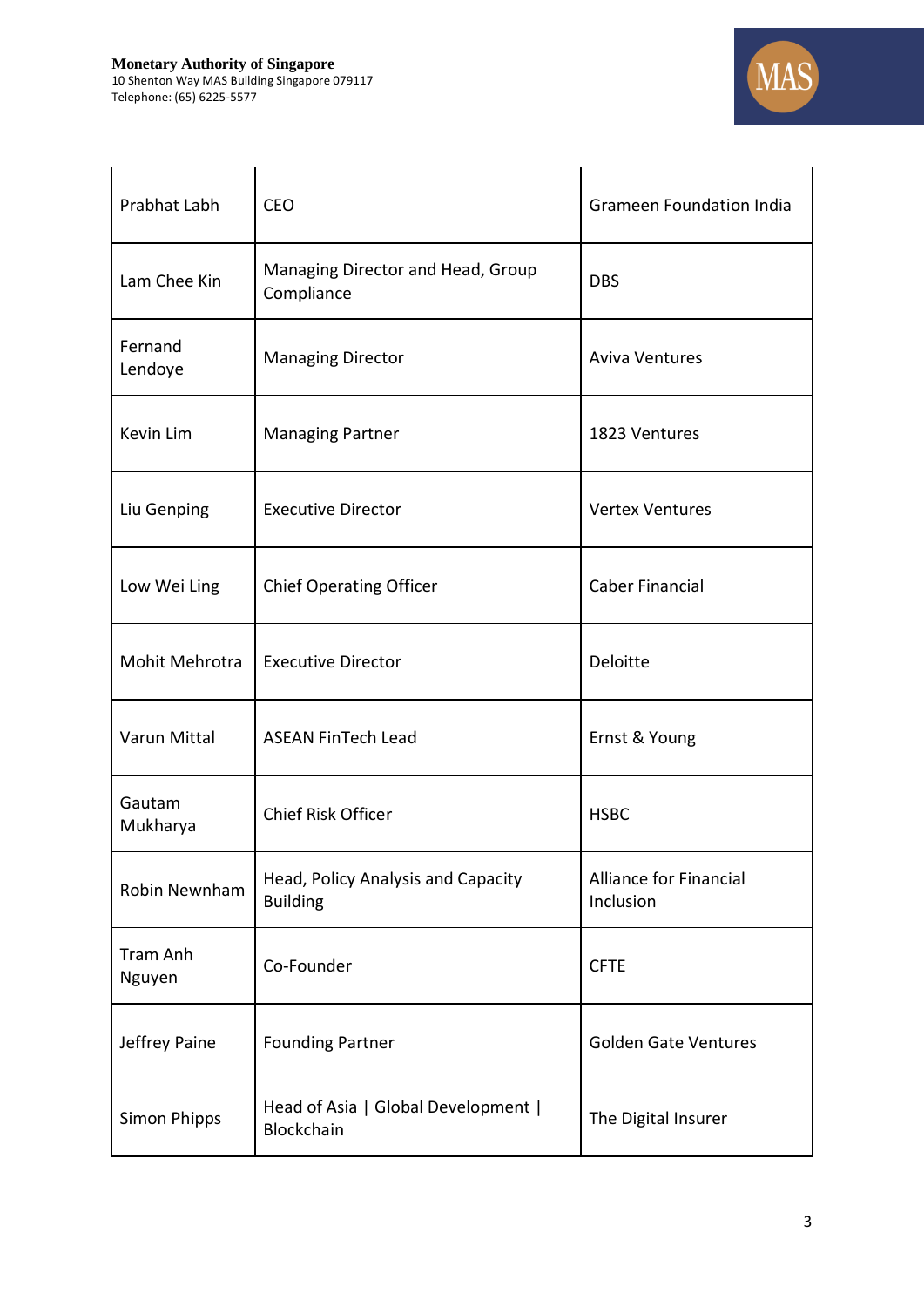

| <b>Tobias Puehse</b> | Vice President, Innovation Management                 | Mastercard                                 |
|----------------------|-------------------------------------------------------|--------------------------------------------|
| Jan Reinmueller      | Principal Advisor, Head of Digital Village            | <b>KPMG</b>                                |
| Ketan Samani         | <b>Chief Digital Officer</b>                          | <b>UBS</b>                                 |
| Sanjoy Sen           | Managing Director, Retail Banking &<br>Wealth         | ANZ                                        |
| Adam Singer          | Head of Core Compliance, Asia Pacific                 | JP Morgan                                  |
| Miguel Soriano       | FinTech Specialist Consultant                         | IFC - International Finance<br>Corporation |
| Andrew Taggart       | Partner, Financial Services Leader, SEA<br>Consulting | PwC                                        |
| Jupe Tan             | Senior VP, International Operations                   | Plug & Play                                |
| James Tan            | <b>Managing Partner</b>                               | <b>Quest Ventures</b>                      |
| Kelvin Tan           | Head, FinTech & Data                                  | <b>SGX</b>                                 |
| Felix Tan            | <b>Managing Director</b>                              | <b>UOB FinLab</b>                          |
| Mark Whitcroft       | Partner                                               | Illuminate Financial                       |